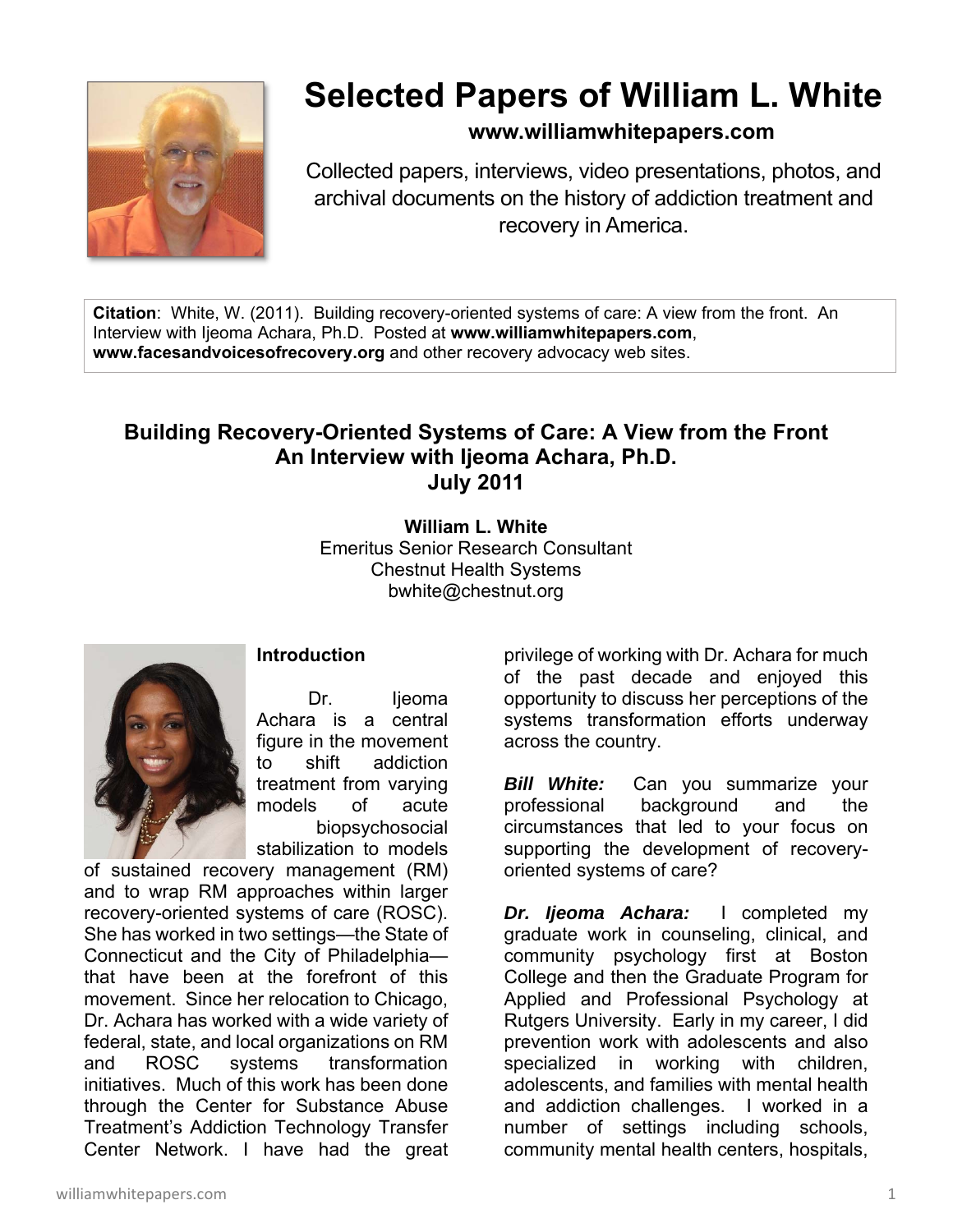home-based treatment programs, and addiction treatment centers. The families that I worked with were typically struggling with challenges related to a number of complex social and economic issues.

 Although I was extremely passionate about my work, I began to grow increasingly frustrated. It felt like the services that I offered were just a drop in the bucket compared to the broad range of services and supports that people were telling me they needed in order to get and stay well. As a result, I increasingly became interested in policy work. I thought that maybe I could have a greater impact on people's lives if I moved beyond the individual level of intervention and instead targeted systems change, but I didn't know any psychologists who were doing this kind of work and was not sure what it entailed.

 My supervisor at the time, Dr. Paulette Hines, in the Office of Prevention Services at the University of Medicine and Dentistry in New Jersey, was extremely supportive of my professional development. She told me about a post-doctoral fellowship at Yale University that was focused on improving systems for people with behavioral health challenges. I was fortunate enough to get the fellowship, during which I worked closely with Dr. Arthur Evans and Dr. Larry Davidson. They both introduced me to the concept of recoveryoriented systems of care (ROSC), and immediately the principles resonated with me.

 In 2004, Dr. Evans became the Commissioner of the City of Philadelphia's behavioral health system. He invited me to join him there as the Director of Strategic Planning. In that role, I was focused on coordinating the development of a ROSC in Philadelphia.

**Bill White:** You've discussed different approaches to developing a recoveryoriented system of care: the additive approach, the selective approach, and the transformational approach. Could you describe them?

*Dr. Achara:* Yes, I believe that these distinctions are extremely important because the approach taken influences the success of your systems change efforts. In the additive approach to developing a ROSC, recovery support services are added to supplement the existing treatment system, but the treatment system itself remains essentially unchanged. Due to the focus on adding new services, one of the hallmarks of this approach is the belief that new dollars are needed to develop a ROSC. Another characteristic is that treatment and recovery support services are pretty disconnected. They both exist in the system but do not function in a seamless, integrated manner. This approach also does not involve making the policy and fiscal changes that would fully align a system with recovery principles.

 In a selective approach to developing a ROSC, there is recognition that treatment practices must also change to be better aligned with recovery-oriented principles, but the emphasis is primarily on developing new recovery-oriented programs or levels of care in specific parts of a system. The system may be peppered with some great, innovative programs that integrate both a recovery management approach to treatment and recovery support services, but those programs are limited to a few pilot projects or model programs. The principles of recovery-oriented care are not yet embedded in all components of the system. This can create confusion for people receiving services who often receive inconsistent messages as they navigate different parts of the system.

 In the transformative approach, peerand community-based recovery support services are developed and integrated into both treatment and community contexts. Also, the nature of treatment itself radically changes to become aligned with a recovery management approach. In the transformative approach, the entire system is aligned to support long-term recovery. This process involves a wide-ranging set of activities, including changing the language that is used, the services that are available, the integration of indigenous helpers, strategies for community education,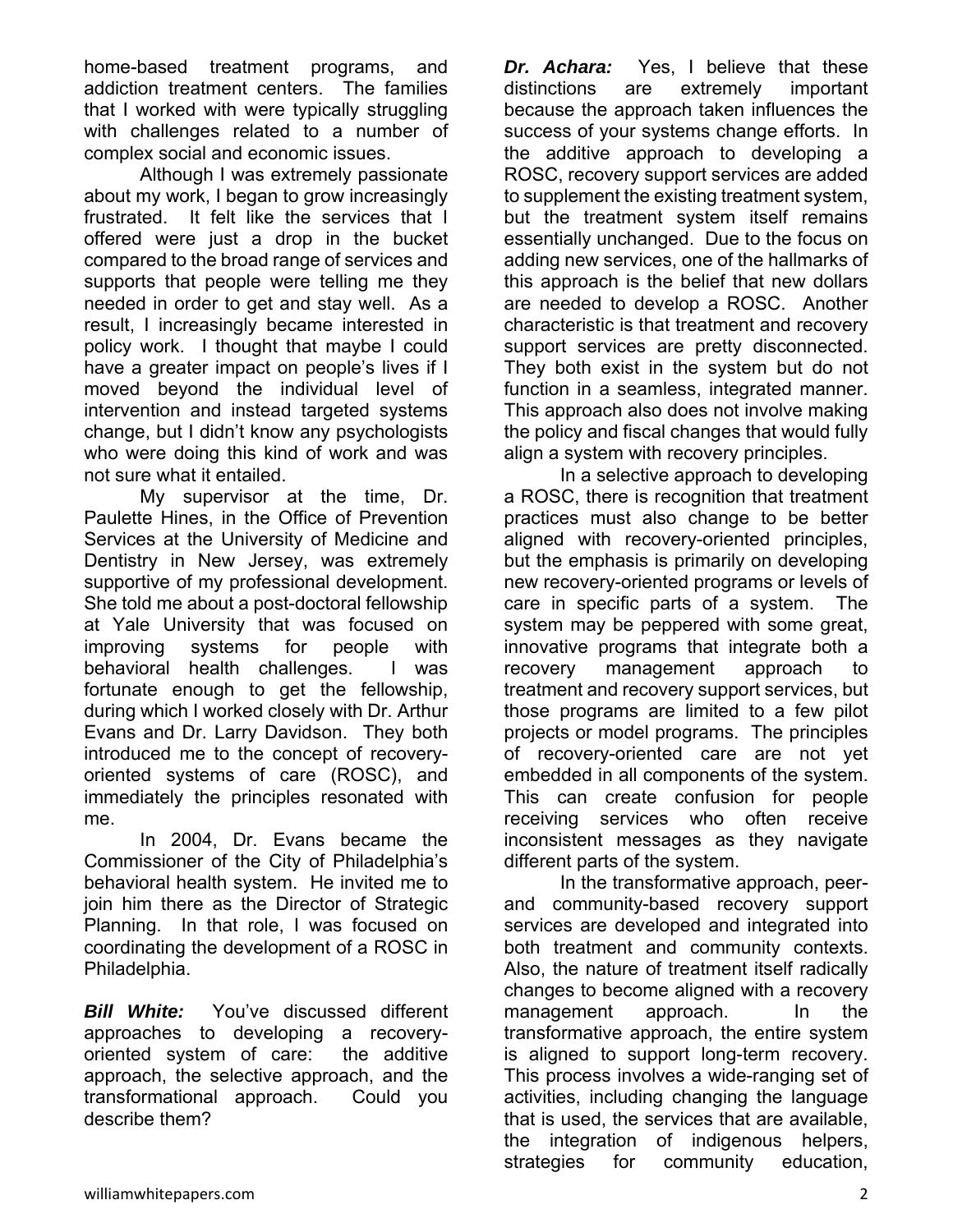bolstering prevention and early intervention efforts, and specific treatment practices such as global assessments and recovery planning. In fact, all domains in the service system are realigned. Also, treatment and recovery support services are not only viewed as equally important, but they are offered in a seamless, integrated manner.

*Bill White:* Do you have a particular framework that you use to guide your planning for recovery transformation processes?

*Dr. Achara:* The framework that I use to think about the process of transforming a system into a ROSC is the framework that we used in Philadelphia. Essentially, there are three simple components.

 First, there must be conceptual alignment or changing how stakeholders think about behavioral health challenges, recovery, and the principles that promote healing and wellness. This part of the work involves developing a shared vision for the changes that are desired, and this vision is based on a core set of principles and values.

 Second, the process of recovery transformation in a system or organization is then focused around aligning specific practices and services with that vision. So, if for instance we really believe there are many pathways to recovery, what does that mean for our services? One implication is that we can no longer have one size fits all, universal programs. We have to provide individualized services and develop programs in which there are flexible menus of services for people to choose from.

 Finally, the third component is ensuring that the context is aligned to support the vision and the practice changes. What are the implications for our policy, fiscal, and regulatory processes? How do our collaborations with the broader community need to change in order to support recovery-oriented practices?

*Bill White:* During your work in Philadelphia, I know that you applied a lot of lessons learned from successful

transformation efforts in the corporate world. Can you describe some of those lessons?

*Dr. Achara:* When Dr. Evans asked me to coordinate the recovery transformation of Philadelphia's behavioral health system, there was no manual to guide the change process. I turned to some of the literature in the corporate world and found that many of the same principles applied. The works of John Kotter and Peter Senge were particularly helpful to me. Two of the key lessons I learned were the importance of developing a sense of urgency and the need to promote conceptual clarity upfront. Kotter maintains that urgency is needed to overcome the generalized complacency that often exists in systems, and I found this to be true. Without a sense of urgency, obtaining the cooperation and buy-in needed to make changes in a complex system can be an arduous process.

 The other principle that I found immensely helpful for facilitating systems change was intentionally developing conceptual clarity and promoting a shared vision for change. Things are changing so quickly within the healthcare arena that system administrators and organizational leaders feel a tremendous amount of pressure to keep pace and to be in action. This can and often does lead to wellintentioned, but misinformed decisions and strategies that perpetuate fragmentation and which are not consistent with an ROSC. In a recovery-focused transformation effort, I have learned that the process is just as important as the product. The process of bringing all stakeholders together and creating a collective vision for the future leads to systemic changes that are much more sustainable and effective than mandating the creation of new programs or new kinds of services.

*Bill White:* In some of your presentations, you talk about the importance of understanding the nature of transformational change. Can you share more about this?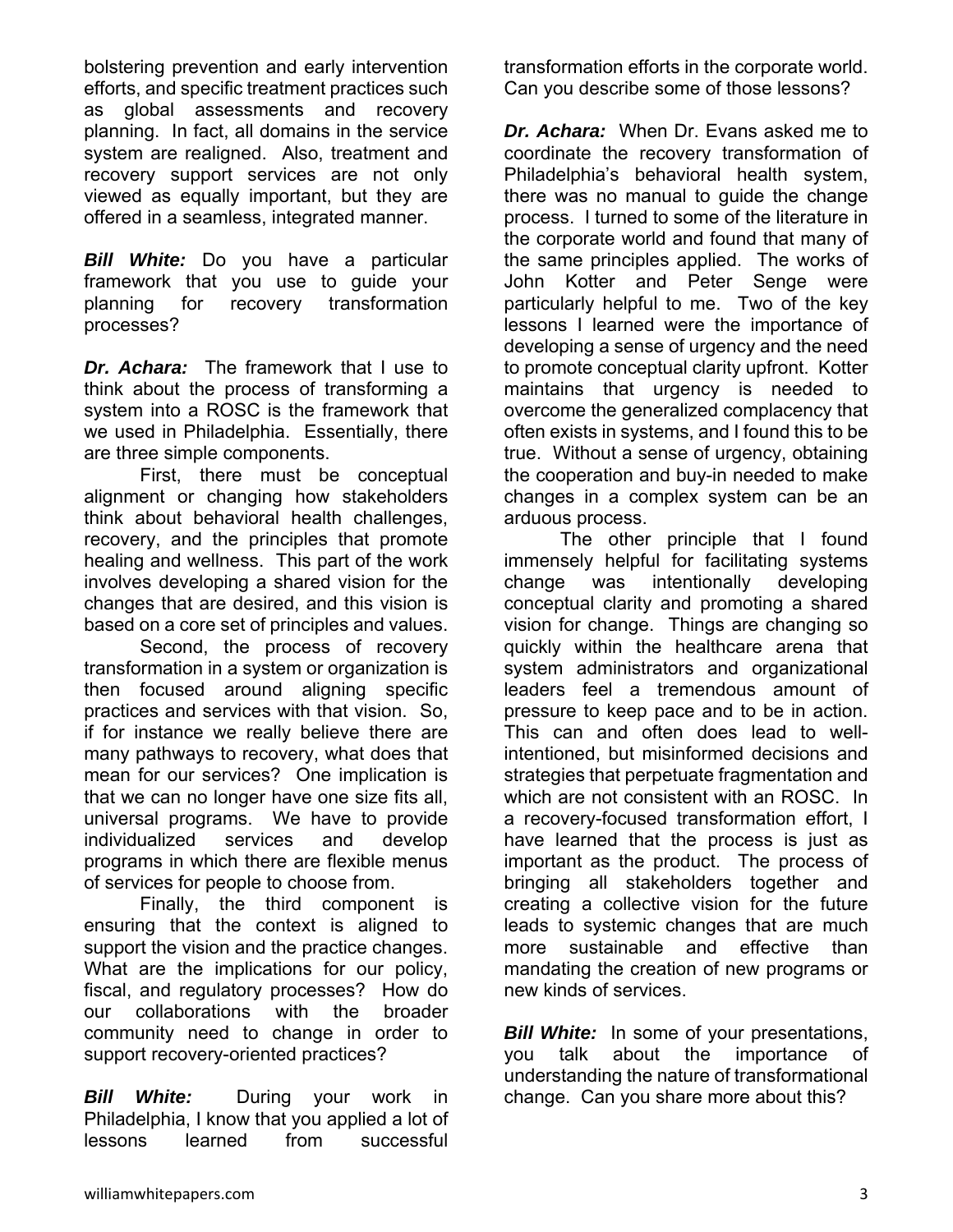*Dr. Achara:* In my research about effectively facilitating systems change, I learned about three types of change: developmental, transitional, and transformational. In developmental and transitional change, you have a clear sense of the current challenges and the solutions. You know exactly where you are headed and what the ideal future looks like. In a transformational change process, however, you develop a vision of the future, but many of the details are unknown and only through forging ahead is it discovered. It requires entering a process without a completely defined outcome that is guided by values and often limited evidence.

 Second, transformation change entails a shift in culture and attitudes. This is one of the unique characteristics of this kind of change process. It can't be reduced to adding a new service, changing a practice, or integrating more recovery support services. In the book *Addiction Recovery Management: Theory, Research and Practice*, my colleagues and I talk about the fact that recovery planning, for example, is not about a change in language, the forms utilized, or the final product. It is about the process, the shift in power dynamics, and moving from an expert orientation to one of collaboration so that the person can be supported in developing a plan that works for them. The process cannot be effectively implemented without attitudinal changes on the part of service providers.

 Finally, because transformational change does entail shifts in mindset rather than just behavior, the process and the human dynamics are much more complex and the process can feel chaotic. This chaotic experience is not only normal, but it can actually help to move the process along as old assumptions about recovery and treatment are reexamined and reorganized.

*Bill White:* What are the leadership characteristics that you have found are most important for leading a system transformation effort?

*Dr. Achara:* This is a great question because so much of the success of systems

williamwhitepapers.com 4

transformation efforts depends on the style of leadership. First and foremost, leading a transformational change process requires courageous leadership. In the process of helping stakeholders navigate a complex change process, there will inevitably be bumps along the way. The nature of those bumps may be different for each community, but they will always surface. Successful leaders expect the challenges and are not deterred by them. They are willing to take risks, they are persistent, and they are comfortable with the ambiguity inherent in a process-oriented approach. I have seen some leaders try and control the process too tightly or micromanage their staff and stakeholders, and it hampers creativity and innovation.

 The very nature of a recoveryoriented transformation requires that leaders resist the urge of being prescriptive and telling stakeholders what to do. Transformational change leaders recognize that their role is to set the direction and facilitate a process so that stakeholders together can develop a shared vision. This may be a very different style for some system administrators who are used to a more hierarchical approach.

As human beings, most of us find comfort in familiarity. Even when we know that things would likely be better if they were different, we are nevertheless still drawn to what we know. In order to move people into a space where they are willing to try new things, take risks, and blaze a new trail, inspirational leadership is required. People who have a gift for helping us get out of the weeds in which we are too frequently entangled, and explore the bigger picture are essential. These kinds of leaders motivate us to look beyond our individual interests or perspectives and think about the bigger picture. While one individual may not have the diverse attributes needed to guide transformational change, I think leaders can be intentional about surrounding themselves with people who compliment their leadership style.

 Another important thing that I learned from Kotter and the change management literature is that successful transformations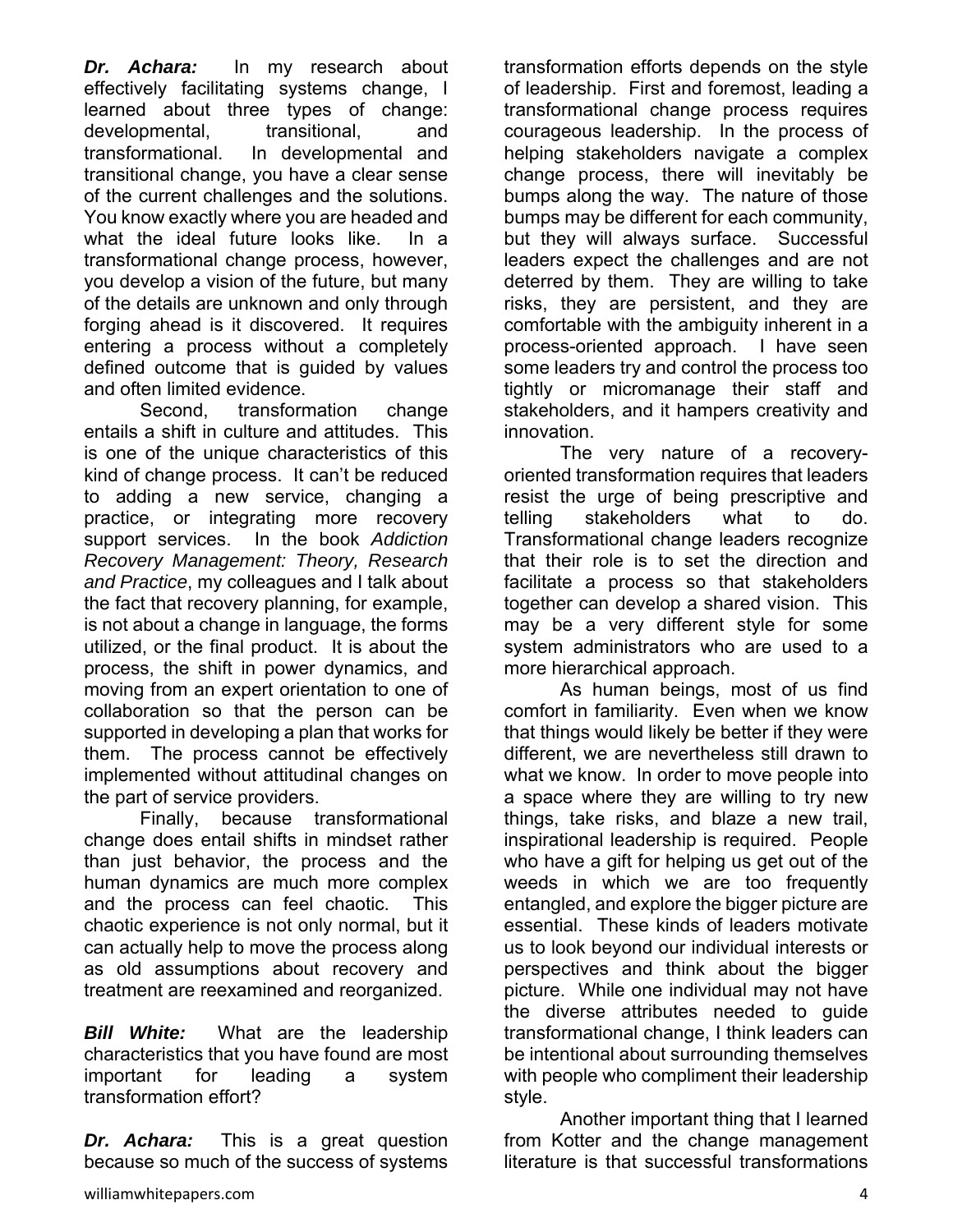are 70 to 90 percent leadership and only 10 to 30 percent management. Management, which focuses on issues like planning, budgeting, staffing, organizing, and problem solving, produces predictability and order. Leadership on the other hand, which focuses on establishing a direction, aligning people, and then motivating and inspiring them, produces change. I cannot over-emphasize the importance of understanding this distinction and the critical role that leadership plays in successful transformation processes.

**Bill White:** What recommendations do you have for those system administrators who are thinking about getting started? What are some initial steps?

*Dr. Achara:* My recommendation is to start with activities that help to increase stakeholders' awareness and understanding of a ROSC. This might involve holding some community meetings to discuss the current state of the system, sharing some of the national trends related to ROSC, and beginning a dialogue about the implications for local efforts. Administrators might conduct a formal assessment of the current strengths in the system and opportunities for growth. Focus groups with different stakeholders are extremely helpful in shaping a vision of the future and can also begin to build a sense of urgency around the need for change. Creating guiding coalitions such as a recovery advisory group or a system transformation steering committee can also be used as a mechanism to keep the process transparent and inclusive.

*Bill White:* One of the initial activities in Philadelphia was the development of guiding coalitions to lead the transformation process. What were some important factors to consider in developing and maintaining an effective coalition?

*Dr. Achara:* Because transformational change is difficult to accomplish, I've learned that a major force is needed to keep the process in motion. A guiding coalition comprised of the right individuals can serve

this purpose. I think most of us have participated in committees or advisory groups that had important missions but ultimately accomplished little. Avoiding this outcome requires that leaders think carefully about the composition of the group. There need to be enough people in positions of power in the system who have the ability to affect change. This includes people in formal leadership positions as well as people who are informal leaders and who have the ability to influence others. The group needs to have diverse representation in terms of roles within the system and community. An effective advisory group also needs a strong connection to the highest levels of leadership. Are there individuals on board who can make immediate decisions and drive the change process? If not, people may feel that they come up with good ideas, but no one has the power to implement them. Finally, there needs to be a mix of both management and leadership skills in the group. You need both those who track the details and those who can help articulate the vision and inspire others to align themselves with that vision.

 In addition to the composition of the group, the actual focus of the work is extremely important. When the recovery advisory committee in Philadelphia was established, the group was presented with clear tasks and questions that needed their immediate input. It's important that the work is related to current, real, and pressing issues within the system and that the work of the group will have an impact in the shortterm. One of the tasks of the recovery advisory committee was to re-envision the system's day treatment programs. The committee identified a recovery definition, a set of guiding principles, and then began to articulate what recovery-oriented services would look like for this level of care. This information was used to craft a Request for Information from providers and led to a full RFP and the transformation of the day programs into Community Integration Resource Centers. Committee members were able to see the impact of their work early in the process, which added credibility and kept the momentum going. That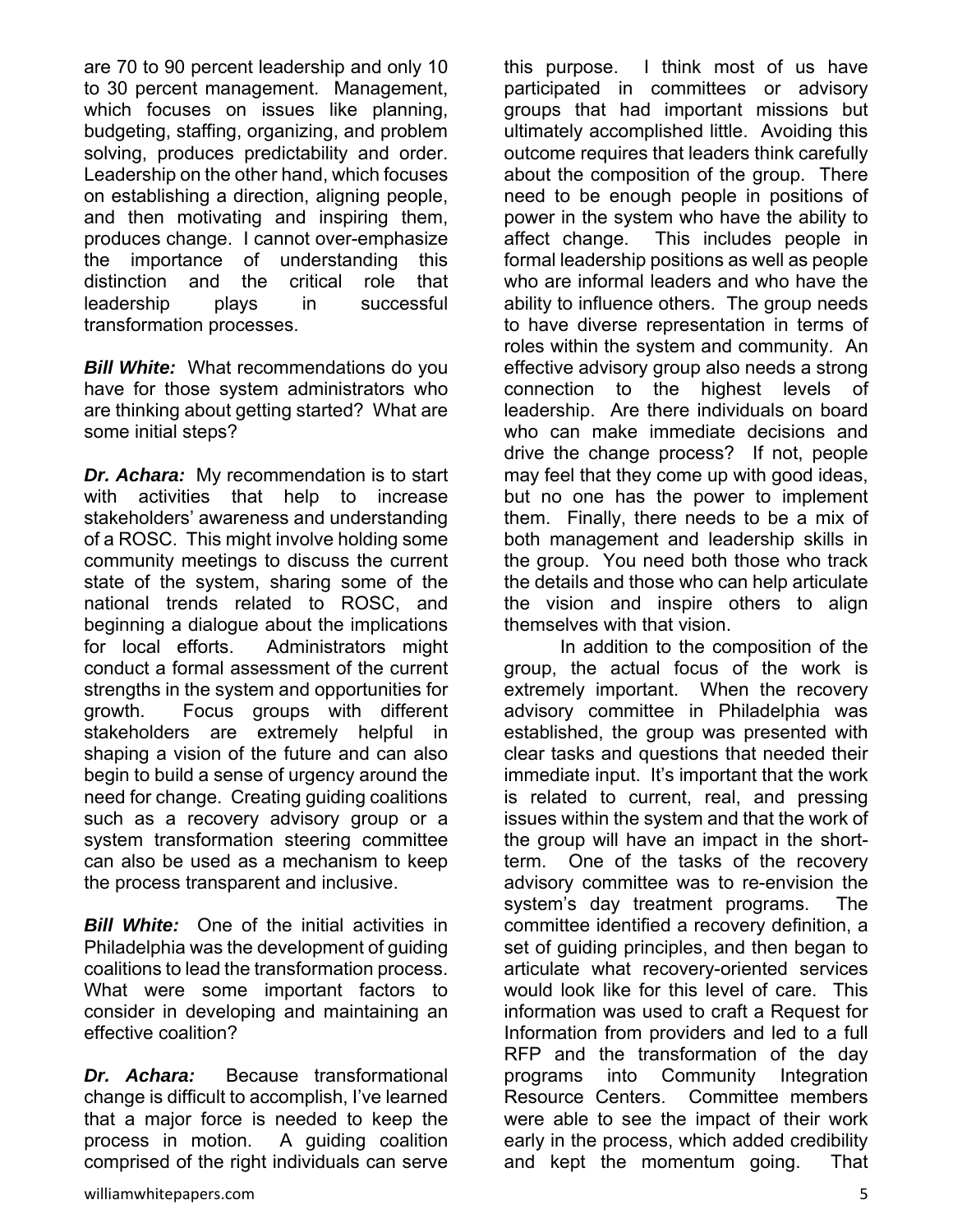advisory committee is still active with many of the original members 6 years later.

*Bill White:*As systems transition from developing their vision of a recoveryoriented system of care to changing practices, the process can feel overwhelming. What do you believe helps to ensure consistent progress?

*Dr. Achara:* It helps if stakeholders and system administrators go through collaborative process of prioritizing their efforts. When people understand the extent and depth of what is involved in a recoveryfocused transformation process, it can feel overwhelming. Many systems go through a strategic planning process with stakeholders during which they identify the areas where they are likely to generate the most shortterm wins. As a part of this dialogue, they might consider such questions as:

- What strengths already exist in the system that they can build on?
- Where is the greatest sense of urgency for change?
- What do people in recovery and family members most consistently report they need in order to initiate and sustain recovery?

Exploring these kinds of questions will help to prioritize efforts.

 System administrators also have to communicate that the change process is more of a marathon than a sprint. Set realistic expectations that lasting change will take time. Also, try to map out a plan in which you strategically provide the change process with booster shots. Maybe initially you bring in an inspiring and motivational national speaker to help create the momentum for change. Further along in the process, you might highlight several of the local programs that have made significant changes and have subsequently experienced positive outcomes. As the process continues, you might ensure that your contract language and expectations of providers is consistent with a recovery orientation. Providers can go through a *Bill White:* For those systems that are in the throes of an implementation process but are finding it challenging to keep the ship afloat while simultaneously implementing a change process, what would you recommend?

*Dr. Achara:* I have two recommendations. First, I think it is critical that at the systems level, there is a point person who is dedicated to leading the recovery transformation effort. Without dedicated attention, it is extremely difficult for systems to attend to all of the operational concerns as well as successfully execute a transformational change process. It is important, however, that the operations and planning functions are connected and that they inform one another. Many of the folks who are overseeing the day-to-day operations may not have the time to take on the coordination of a change management process, but they do have extremely valuable information that will help the emerging vision to become a reality in communities. They are the ones who know where the potential pitfalls are and how to work around systemic challenges.

 Second, it is also critically important for system leaders to connect the dots. Changing demands and priorities constantly bombard treatment providers and system administrators. They are expected to implement culturally competent services, integrate evidence-based practices, develop trauma-informed systems of care, use health information technology, and the list goes on and on. Given the numerous priorities, it is not unusual for stakeholders to become somewhat numb when exploring new ideas. Many perceive discussions about recovery management and recovery-oriented services as the "flavor of the month." As a result, it's critical to explain how developing a ROSC helps to connect all of the other initiatives underway in the system.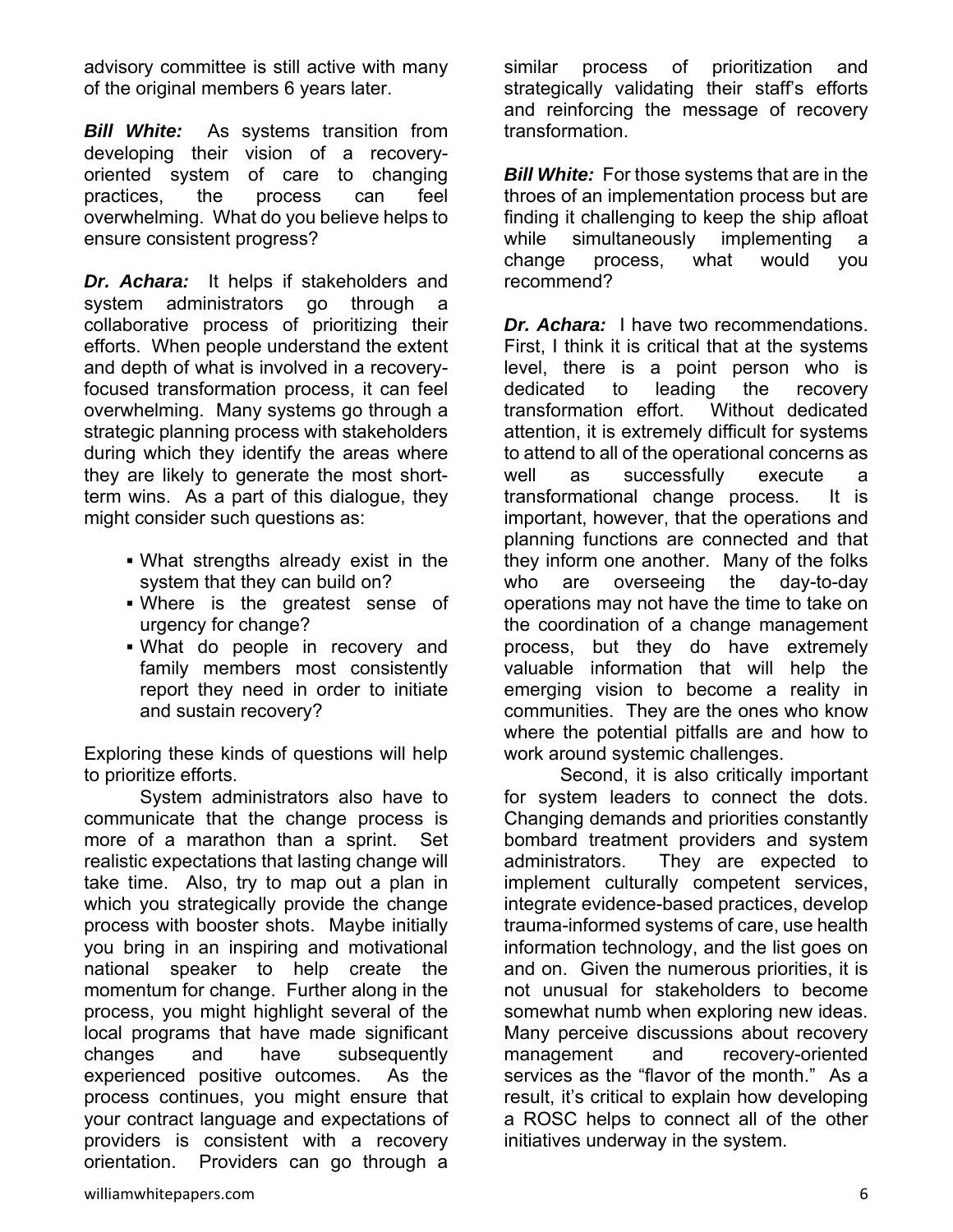If a recovery transformation initiative is framed as another system priority on par with increasing evidence-based practices for instance, it will just reinforce the view that this is the latest fad. For example, in their list of priorities, I have seen some systems list ROSCs as number 10 after their focus on trauma, veterans, etc. In these instances, the focus on the recovery-focused transformation is more likely to get buried under all of the other important efforts to keep the ship afloat. Other systems, however, explicitly state that developing a ROSC is the ultimate goal and conceptual framework for their entire service system, and they articulate how all of the other initiatives and priorities fit within this framework. In the latter case, people don't see their efforts to keep the ship afloat as disconnected from their ultimate goal of developing a more effective, recoveryoriented service system. It creates a context in which people understand that they are all working toward the same goal, rather than creating an environment in which people feel that there are too many priorities competing for too little time and resources.

**Bill White:** Can you describe some of the frequent misconceptions that you encounter amongst stakeholders who are working to develop a recovery-oriented system of care?

*Dr. Achara:* Some of the most frequent misconceptions are related to people's understanding of a recovery-oriented system of care. As I described earlier, some believe that an ROSC primarily entails adding recovery support services to the treatment system. Another misconception is that an ROSC is basically a network of providers who increase their collaboration and partnerships in order to provide more coordinated care. Both of these descriptions fail to align actual treatment services with a recovery management approach. A third misconception that I encounter often is the belief that peer- and community-based recovery support services are competing with treatment and that there is a hidden agenda for these support services to ultimately replace treatment services

eventually. Nothing could be further from the truth. If we really believe that there are multiple pathways to recovery, then we have to develop systems of care that support and celebrate those diverse pathways. Treatment and recovery support services complement one another and are equally important within an ROSC.

 A final misconception that I frequently encounter is the belief that new resources are needed to develop an ROSC. Many of the changes that are inherent in developing an ROSC are not necessarily new things, but are shifting the way in which we do things. For instance, no additional resources are needed to shift our service delivery approach from an expert-patient model to more of a collaborative-partnership approach. It also does not take additional resources to change our assessment processes from a narrow, problem-focused approach to a more holistic, global process. I have also seen providers effectively develop formal and informal peer-based recovery supports without any new resources, and in the process, they have dramatically changed the cultures of their organizations and the outcomes for the people receiving services. There are some elements of a ROSC that undoubtedly would benefit from an influx of money to support their development. Many of the foundational elements, however, are typically cost neutral.

*Bill White:* What are some of the common challenges that systems encounter in their effort to develop a recovery-oriented system of care, and how have they successfully overcome them?

*Dr. Achara:* A common challenge encountered is stakeholders' anxiety about change. One of the strategies that I have observed as being helpful in minimizing this anxiety involves being deliberate about identifying ways to empower people and facilitating opportunities for them to develop a sense of ownership. As a concrete example, it's not uncommon for tension and anxiety to surface when integrating peerbased recovery support services into an agency for the first time. Some counselors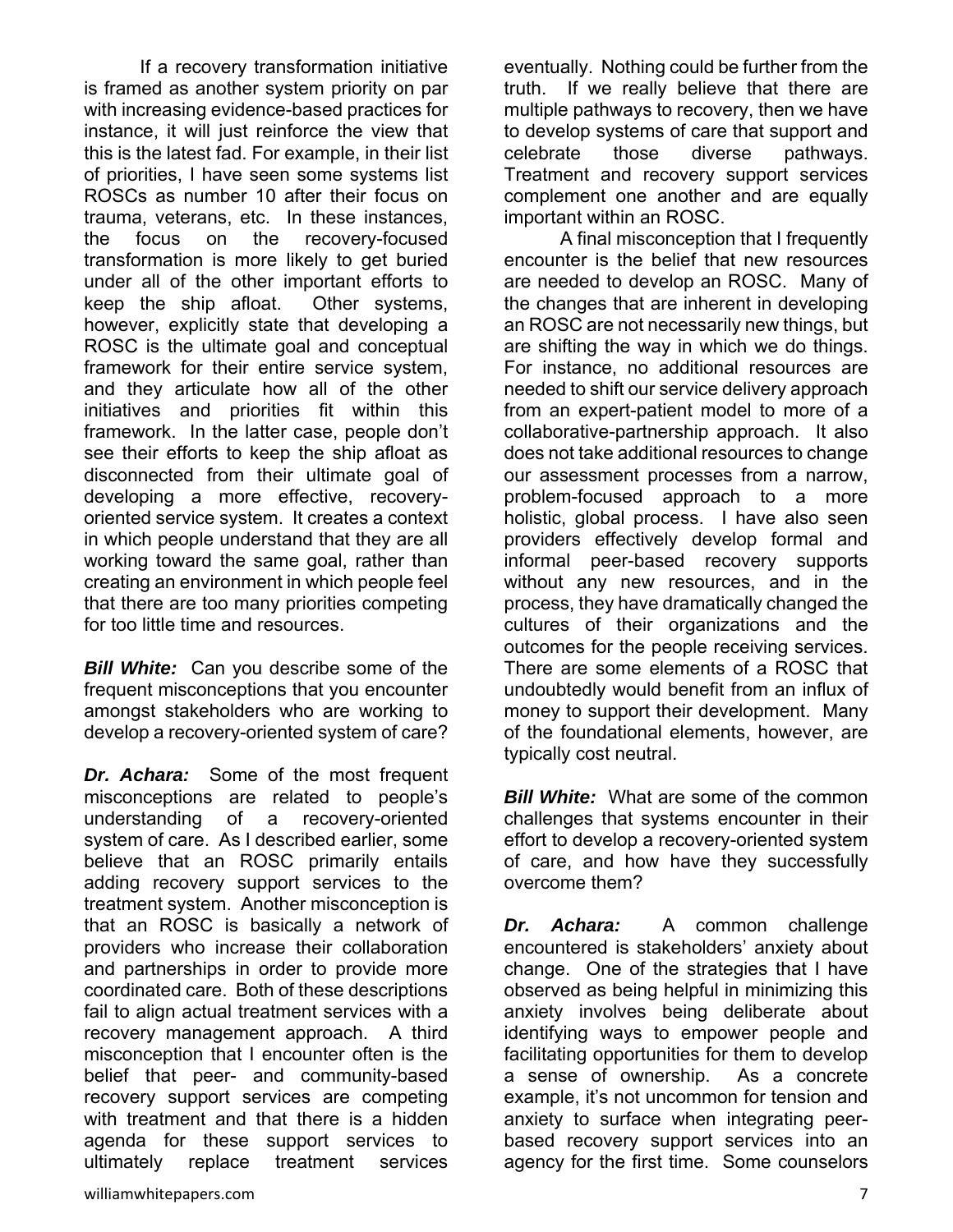may be confused about role clarity, others may be concerned that there is a hidden agenda to eventually replace them, and others may have worries that working alongside people in recovery will somehow increase their already overwhelming workload. From what I've observed, the level of anxiety about this process is significantly reduced when the clinical staff is involved in the process. In many places, staff members are involved in discussions about role clarity, etc. They may help to develop job descriptions, participate in interviewing, or recommend people for the positions. The same dynamic happens at the systems level. The extent to which people are directly involved, feel some sense of ownership, and have the ability to inform the process seems to influence the level of anxiety that they experience.

 Related to dealing with anxiety, it is also important leaders create an environment in which stakeholders feel comfortable expressing their concerns, fears, and confusion without being labeled resistant.

 Another challenge that is frequently encountered as systems strive to develop an ROSC are concerns about the enormity of the task of aligning fiscal and policy strategies with the delivery of recoveryoriented services and supports. I think when systems look at all of the services and supports that they would like to align with this direction, it can be overwhelming to determine how best to ensure that the administrative structure is synchronized. I have found that systems are able to make more progress when they take a strategic, incremental approach to aligning the administrative context. Identify the types of changes in the service system that you would like to see. Prioritize those changes. Then for each of those priorities ask stakeholders what is getting in the way, or what might get in the way of integrating this particular approach, service, or support? Some of the policy and fiscal barriers may be obvious upfront. Others will not surface until stakeholders are in action and trying to make the vision a reality. In either case, having an ongoing and open dialogue is key.

*Bill White:* What is one of the most frequent questions that you currently encounter in the field?

*Dr. Achara:* Recently, I have received a lot of questions about how prevention services fit into a ROSC. Unfortunately, in many systems, treatment and prevention services still operate in silos, totally disconnected from one another. I believe that developing a ROSC presents an opportunity to reconceptualize how we structure systems so that prevention, early intervention, treatment, and continuing support services are viewed as existing on a continuum and all in the context of the broader community. I also try and remind people that an ROSC is not a treatment template that can be superimposed on any community. It is a value-based framework that guides us in thinking about how to develop a network of formal and informal services and supports. Just as those values and principles have implications for treatment services, they also have implications for the way we approach prevention services. In treatment, for instance, we talk about moving away from a deficit or problem-focused approach to a strengths-based approach. One of the implications of this is that during assessments, rather than focus primarily on the presenting problems and the circumstances and situations surrounding the problem, we expand our focus to exploring individual, family, and community strengths, and the individual's goals, hopes, and dreams. This means having a more holistic approach and expanding the kinds of questions that we ask during assessments to include things like:

- Can you tell me a bit about your hopes or dreams for the future?
- What kind of dreams did you have before you started having problems with alcohol or drug use, depression, etc.?
- What are some things in your life that you hope you can do and change in the future?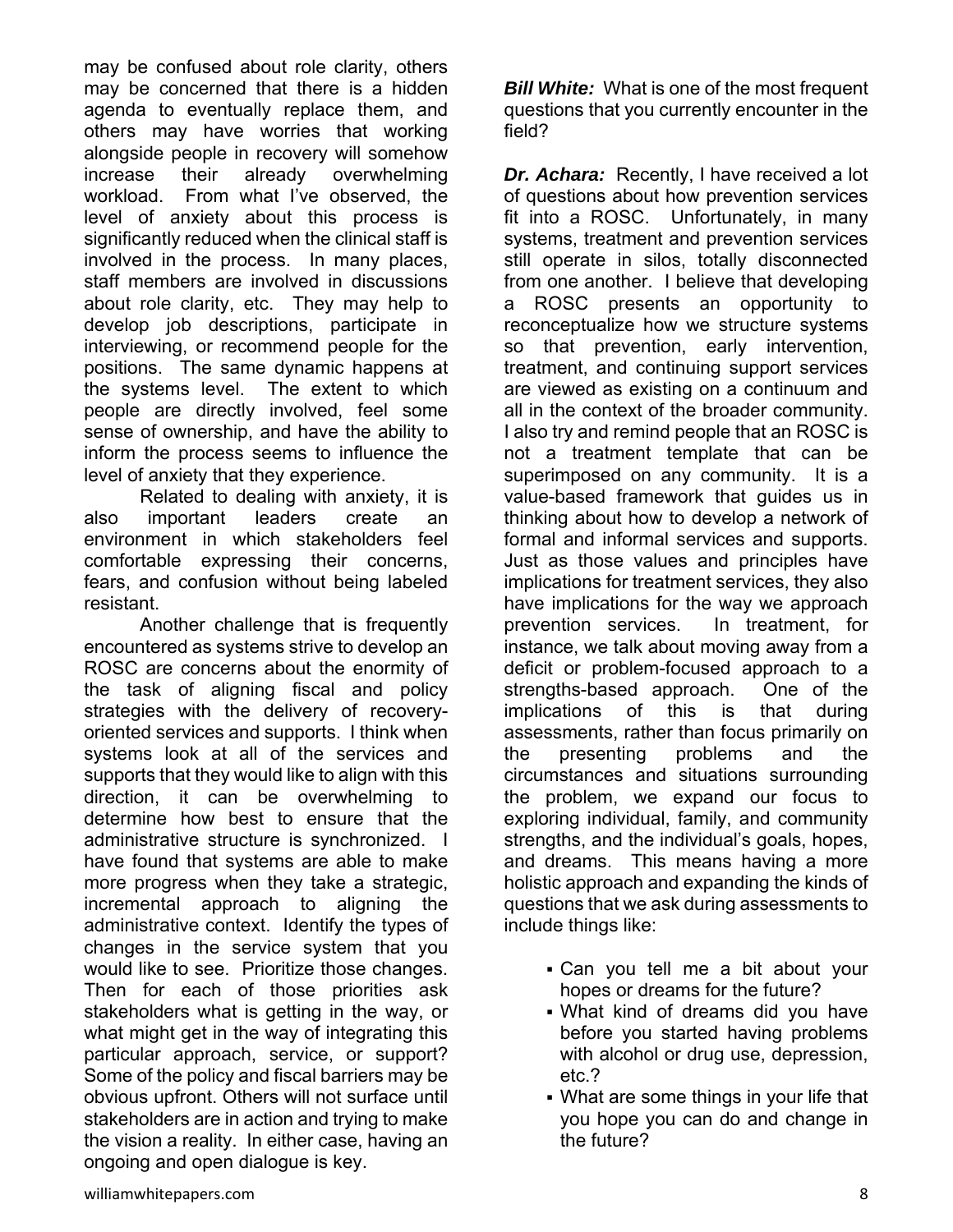If you went to bed and a miracle happened while you were sleeping, what would be different when you woke up? How would you know things were different?

 For prevention services, having a strengths-based approach has similar implications. When I was trained in prevention work, we typically had a very problem-specific approach. We focused on a specific problem in the community such as suicide, underage drinking, or violence, and developed a targeted program geared to that problem. As a part of the approach, we engaged the community by asking questions about the severity of the problem, the extent of the problem, the populations that were most at risk, the areas in the community that were most vulnerable, etc. These are the same kinds of problem-focused questions that we ask in a traditional treatment assessment. A strengths-based approach in prevention services means helping the community to also think about and identify their assets and just as importantly, to develop a vision for their community beyond the specific problem. In a strengths-based approach to prevention, we facilitate discussions in which community members think about not only the behaviors they would like to diminish, but the behaviors, resources, and environments that they would like to expand and create. So, additional questions might include things like:

- What are your hopes for your community? What would you like to see more of?
- What kinds of supports will help to promote wellness and build the kind of community that you hope for?
- . If you went to bed and a miracle happened overnight, what would be different in your community when you woke up? How would you know that things were different? What would people be doing?

 Questions like these help to expand stakeholders' vision beyond addressing the

problem. I have also found that without developing a broader, more holistic vision for the community, community coalitions that develop to address a specific concern are less sustainable. When progress is made on the particular issue, coalition members are more likely to celebrate and eventually disengage because the perception is their work is done. This shift in approach is consistent with SAMHSA's focus on developing prevention-prepared communities, which takes a more holistic, cross-systems approach to prevention. It is also consistent with the Institute of Medicine's 2009 report on Preventing Mental, Emotional, and Behavioral Disorders among Young People. One of the many things that that report left me with is the statement that infusing the prevention focus into the public consciousness will require the development of a shared public vision. To me, this speaks to developing a vision that encompasses what we want to support and build rather than just what we want to stop or diminish.

**Bill White:** Can you share some of the strategies that you have used to successfully mobilize recovery communities?

*Dr. Achara:* Efforts geared at mobilizing and empowering people in recovery are among the most powerful strategies that systems can implement to advance their recovery transformation efforts. Our thinking needs to expand beyond integrating peer support services like recovery coaching to creating pathways of opportunity for people in recovery to assume leadership positions both within behavioral health systems and within the broader community. Peer support services should be developed within an overall strategy to create a culture of peer support and leadership within communities. In the absence of this, I have heard peer specialists and recovery coaches in many systems describe feelings of tokenism and frustration at having very limited employment options and general opportunities available to them.

 Creating a culture of peer support and leadership ensures that there are numerous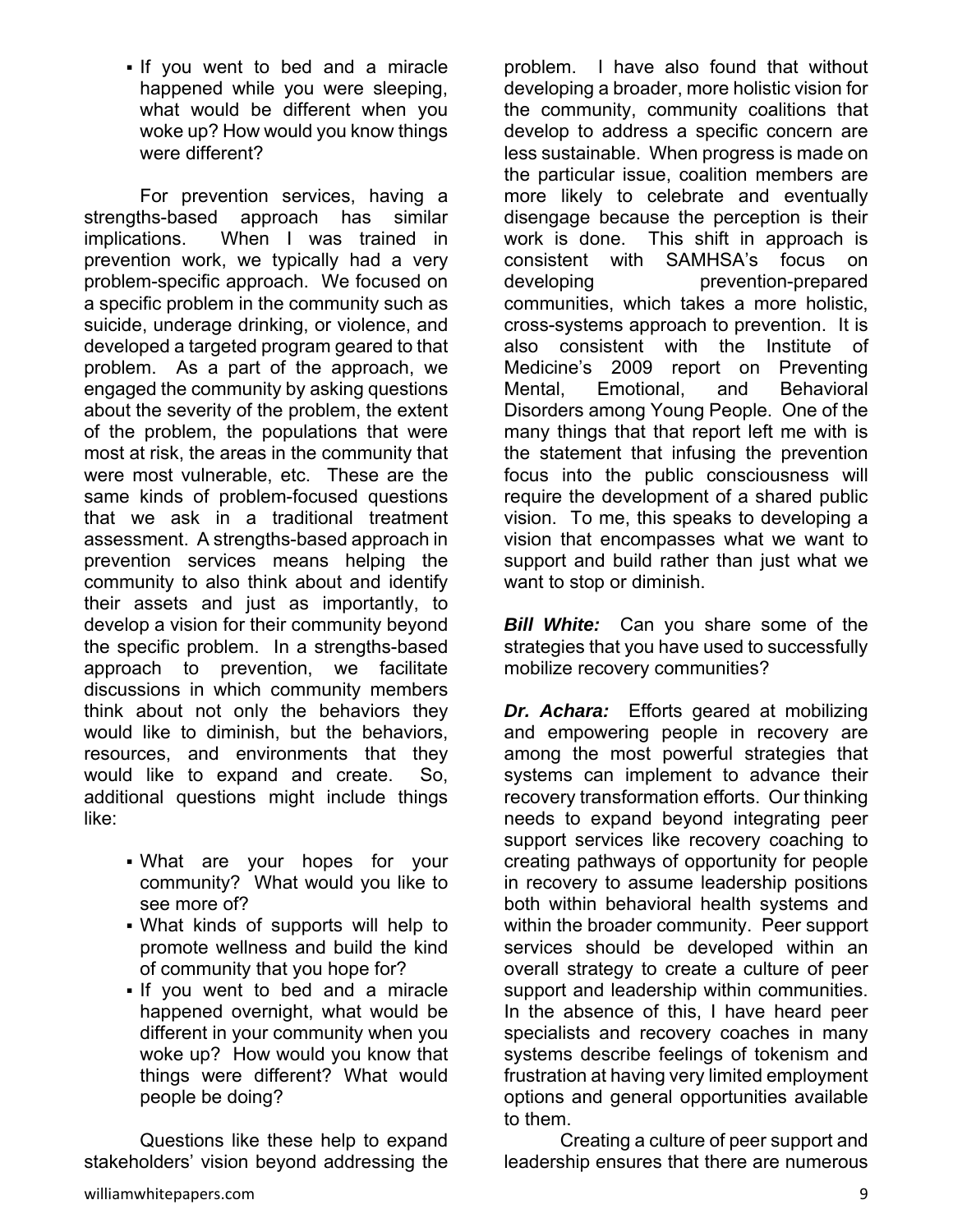formal and informal opportunities for people in recovery to give back, participate, or be change agents within their communities. This looks different within each community, and it's important for people in recovery to take a lead role in shaping the vision for their individual communities. I just facilitated a day of strategic planning in Michigan with about 75 people in recovery that state administrators brought together to help define what a culture of peer support and leadership would look like in Michigan. In addition to a wide variety of peer-based recovery support services, people talked about wanting leadership opportunities on boards and advisory councils throughout the state, having peers actively involved with dismantling stigma about addiction and recovery by being trained to share their recovery stories in their communities, people in recovery organizing community-wide, highly visible celebrations of recovery, peers having access to formal mechanisms to volunteer their time and expertise in conducting assertive outreach to others in need of services, peers developing and volunteering in community-based recovery centers, people in recovery collaborating with local businesses to create internship opportunities and serve as mentors for others seeking employment; the ideas were endless. The good news is no one treatment provider or system administrator has to have all the answers. They just have to be willing to ask the right questions, listen, and take collaborative action. Systems have a role in helping to facilitate the dialogue so that the solutions can emerge.

 One effective strategy that was used in Philadelphia involved developing a storytelling training. This training was facilitated by Joan King, a recovery transformation consultant, who eventually trained other people in recovery to facilitate the training. After participating in the training, many people served as panelists in provider trainings and in both local and national conferences. This training was a simple and low cost investment for the system, but it yielded tremendous results. People in recovery began to network with one another and to advocate for more

opportunities to participate as leaders and change agents. The Department of Behavioral Health and Intellectual disAbility Services subsequently developed a leadership academy for people in recovery, a community education initiative called Taking Recovery to the Streets, peer specialist and recovery coaching trainings, and a recovery resource center, among other resources. Most strikingly, two years after starting the storytelling training, a recovery conference was planned by and for people in recovery. Based on their networking and outreach, more than 1600 people in the City of Philadelphia registered for a conference that had capacity for 700 people.

*Bill White:*What opportunities do you think healthcare reform will present for peerbased recovery support services?

*Dr. Achara:* In the changing healthcare environment, it will be increasingly important that stakeholders are able to identify the most effective supports and services. As a result of the increased focus on evidencebased medicine, we will need to be much more aggressive about establishing a research agenda related to these services. While there is a large amount of anecdotal data about the effectiveness of peer-based recovery support services, there is so much that we still need to know about their role in long-term addiction recovery.

 I also see that there will be an increasing need to develop peer support services that have a behavioral health approach. Within healthcare reform, there is a significant emphasis on integrated services. The focus of this integration is really between primary care and behavioral health. There is an implicit assumption that mental health and addiction services are already integrated or at least coordinated. In my experience, this is unfortunately not the case. As an example, many systems have a mental health peer specialist training that includes minimal information about substance use disorders, and they may have a totally separate addiction recovery coach training, which similarly includes minimal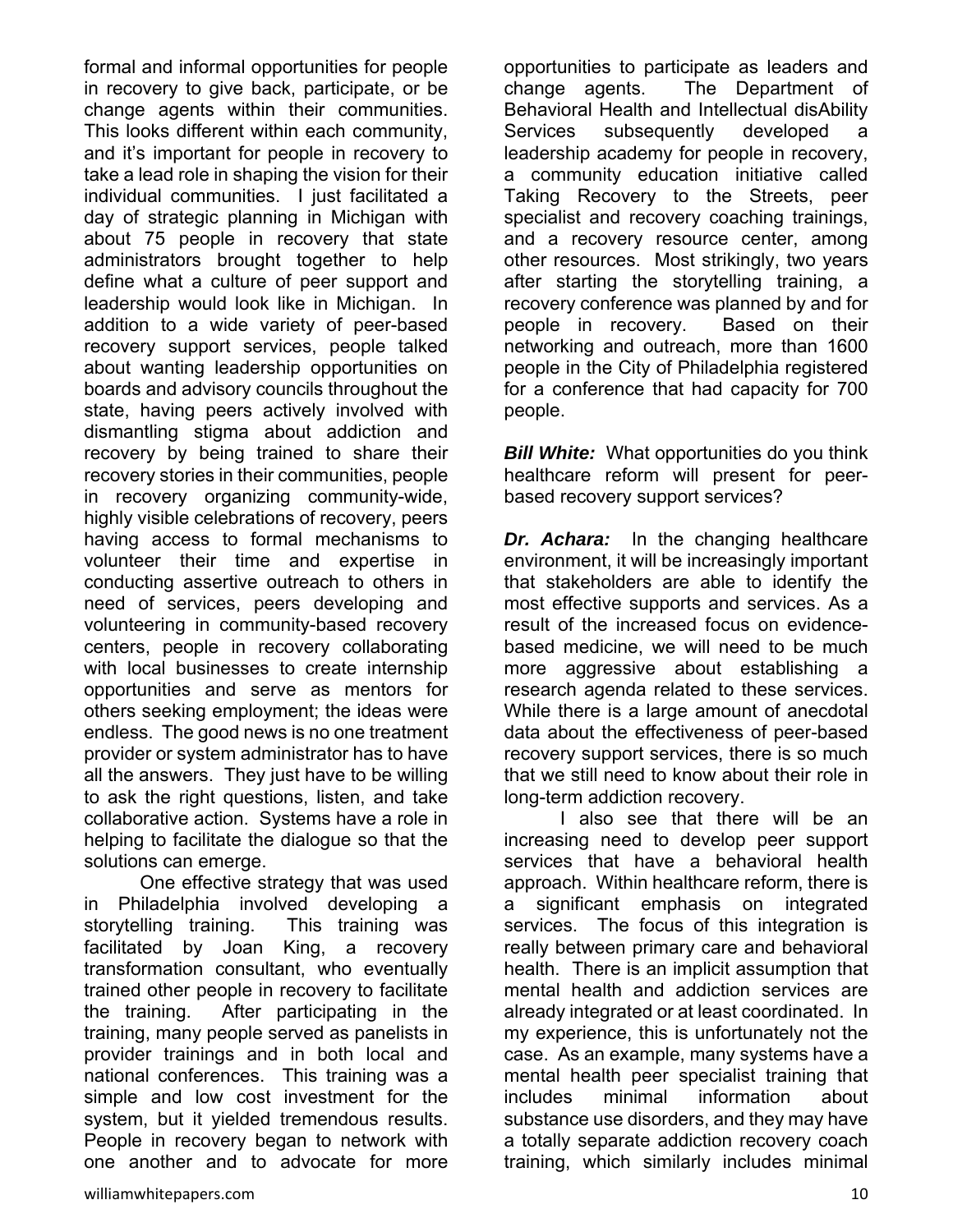mental health content. Meanwhile, the people in the trainings who often have challenges related to both mental health and addiction are saying this makes no sense. The focus on whole person health and holistic approaches within healthcare reform challenge us to examine how we can structure our services in a way that is most effective and helpful for the people being served, as opposed to most convenient for running a system.

 The increased focus on integrating primary care and behavioral health services presents tremendous opportunities to infuse primary care settings with more peer-based services. Much of the life experience and lessons learned that come from successfully managing a chronic condition like a substance use disorder can be applied to successfully managing other chronic conditions. Peers are positioned to provide support around general lifestyle changes related to managing other chronic conditions. I anticipate that within primary care settings, there will be an increase in screening and brief intervention services, as these will be reimbursable. People in recovery can add significant value by helping to support people who are in the very early stages of developing a substance use disorder and helping them sustain/initiate recovery before developing a long addiction career.

 Other opportunities revolve around the role of peers as system navigators. While healthcare reform is intended to increase access to care, experts are maintaining that the actual levels of enrollment in both private coverage and Medicaid will really be determined by ease of enrollment, outreach, and education efforts. Given these challenges, peers can play an expanded role in outreach, helping people navigate the world of personal insurance and enrollment. People in recovery can also serve as a natural bridge to primary care settings and provide warm, assertive connections between primary care and specialty behavioral health services.

 Finally, healthcare reform presents tremendous opportunities not only for expanding the roles that people in recovery can play and the specific services offered, it also provides opportunities for recovery community organizations to shape the direction of service delivery and inform discussions about quality of care and the scope of services in a way that we have not seen before. Recovery community organizations can become a more powerful network and more of an integrated part of the larger healthcare system. With this expanded role, I think there will be a need for recovery community organizations to provide training and technical assistance to both specialty behavioral health providers as well as primary care providers on the benefits of integrating peer support services.

 Obviously, there are still many mixed feelings about healthcare reform. From my perspective however, one thing is certain, the landscape is rapidly changing. With the changes, there are threats and opportunities for peer-based recovery support services. My hope is that as a behavioral health community, we will be intentional and persistent to ensure that we maximize all of the potential opportunities and in doing so, promote the best quality of care for people with substance use disorders.

*Bill White:* We have referenced the sustained involvement you have had with the transformation processes in Connecticut and Philadelphia. Are there other bright spots you've seen in your consultation experience that you could acknowledge that are in the process of implementing RM/ROSC-focused system changes?

*Dr. Achara:* Absolutely, the State of Michigan initiated a recovery transformation process a couple of years ago. Deborah Hollis, the Director of the Bureau of Substance Abuse and Addiction Services (BSAAS), has led a process for developing a shared vision of a ROSC in Michigan. With the support of a technical assistance award from CSAT, the state hosted several ROSC symposia to increase awareness of recovery-oriented services and supports and began exploring the implications that developing a ROSC would have for Michigan. BSAAS subsequently established